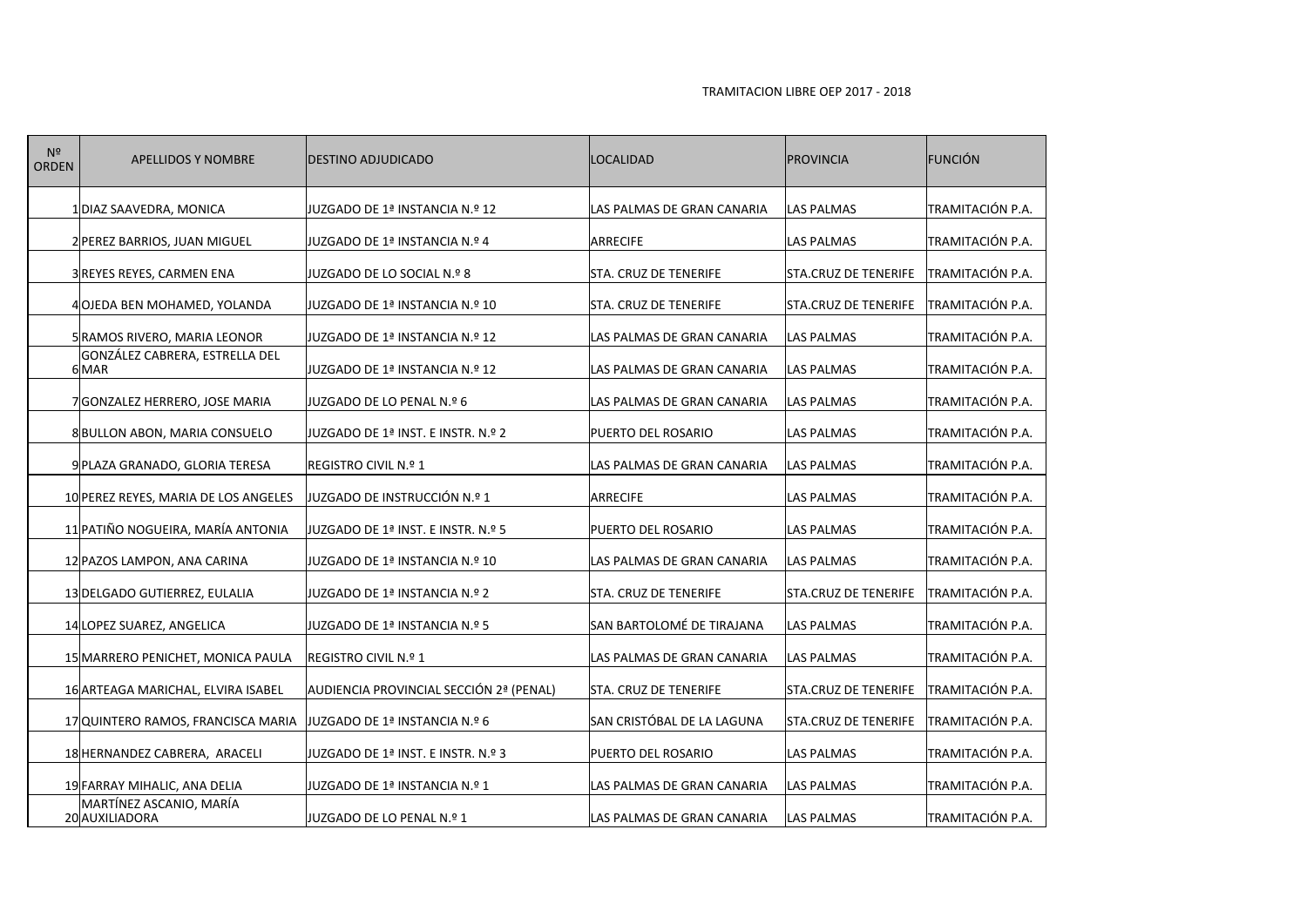| 21 CACERES CRUZ, NIEVES NURIA                                          | JUZGADO DE 1ª INST. E INSTR. N.º 1 | GÜIMAR                     | <b>STA.CRUZ DE TENERIFE</b>  | ITRAMITACIÓN P.A. |
|------------------------------------------------------------------------|------------------------------------|----------------------------|------------------------------|-------------------|
| 22 RODRIGUEZ PAEZ, SANDRA MARIA                                        | JUZGADO DE LO PENAL N.º 4          | LAS PALMAS DE GRAN CANARIA | <b>LAS PALMAS</b>            | TRAMITACIÓN P.A.  |
| 23 RUANO NAVARRO, OCTAVIO                                              | JJUZGADO DE LO SOCIAL N.º 3        | LAS PALMAS DE GRAN CANARIA | <b>LAS PALMAS</b>            | TRAMITACIÓN P.A.  |
| 24 HERNANDEZ BENAYAS, JUAN FREMIOT                                     | JUZGADO DE 1ª INSTANCIA N.º 6      | SAN CRISTÓBAL DE LA LAGUNA | <b>STA.CRUZ DE TENERIFE</b>  | TRAMITACIÓN P.A.  |
| GONZALEZ EXPOSITO, MARIA<br>25 ESMERALDA                               | JUZGADO DE INSTRUCCIÓN N.º 1       | <b>ARONA</b>               | <b>ISTA.CRUZ DE TENERIFE</b> | TRAMITACIÓN P.A.  |
| 26 RODRIGUEZ HERRERA, RUTH IRAIDA                                      | 1 UZGADO DE 1ª INSTANCIA N.º       | SAN CRISTÓBAL DE LA LAGUNA | <b>STA.CRUZ DE TENERIFE</b>  | TRAMITACIÓN P.A.  |
| 27 AROCA GAITAN, MARIA ELENA                                           | JUZGADO DE LO PENAL N.º 3          | LAS PALMAS DE GRAN CANARIA | <b>LAS PALMAS</b>            | TRAMITACIÓN P.A.  |
| 28 CASADO PEREZ, MARIA ROCIO                                           | VUZGADO DE 1ª INST. E INSTR. N.º 7 | PUERTO DEL ROSARIO         | <b>LAS PALMAS</b>            | TRAMITACIÓN P.A.  |
| PEREZ GALVAN, MONTSERRAT DEL<br>29 CRISTO                              | JUZGADO DE 1ª INSTANCIA N.º 1      | SAN CRISTÓBAL DE LA LAGUNA | <b>STA.CRUZ DE TENERIFE</b>  | TRAMITACIÓN P.A.  |
| 30 ROCHA MAMBEL, ALEIDA                                                | JUZGADO DE INSTRUCCIÓN N.º 3       | STA. CRUZ DE TENERIFE      | <b>STA.CRUZ DE TENERIFE</b>  | TRAMITACIÓN P.A.  |
| 31 HERNANDEZ ACOSTA, JOSE CARLOS                                       | JUZGADO DE LO MERCANTIL N.º 2      | LAS PALMAS DE GRAN CANARIA | <b>LAS PALMAS</b>            | TRAMITACIÓN P.A.  |
| 32 PRIETO PALOMINO, MARIA LOURDES                                      | JUZGADO DE LO SOCIAL N.º 6         | LAS PALMAS DE GRAN CANARIA | <b>LAS PALMAS</b>            | TRAMITACIÓN P.A.  |
| 33 SANCHEZ MUÑOZ, MERCEDES                                             | JDO. DE 1ª INST. E INSTR. N.º 5    | PUERTO DEL ROSARIO         | <b>LAS PALMAS</b>            | TRAMITACIÓN P.A.  |
| 34 PEREZ GONZALEZ, MARGARITA JESUS                                     | JDO. DE 1ª INST. E INSTR. N.º 2    | STA. MARIA DE GUÍA         | <b>LAS PALMAS</b>            | TRAMITACIÓN P.A.  |
| 35 BATISTA ORTEGA, SANDRA                                              | JUZGADO DE LO PENAL N.º 1          | LAS PALMAS DE GRAN CANARIA | <b>LAS PALMAS</b>            | TRAMITACIÓN P.A.  |
| 36 TRUJILLO MEDINA, PATRICIA                                           | JUZGADO DE 1ª INSTANCIA N.º 11     | LAS PALMAS DE GRAN CANARIA | <b>LAS PALMAS</b>            | TRAMITACIÓN P.A.  |
| MACIAS LOPEZ, INMACULADA<br>37 CONCEPCIO                               | JUZGADO DE 1ª INSTANCIA N.º 1      | LAS PALMAS DE GRAN CANARIA | <b>LAS PALMAS</b>            | TRAMITACIÓN P.A.  |
| 38 VEGA SANTANA, ENRIQUE JOSE                                          | JUZGADO DE 1ª INSTANCIA N.º 9      | LAS PALMAS DE GRAN CANARIA | <b>LAS PALMAS</b>            | TRAMITACIÓN P.A.  |
| 39 RODRIGUEZ DUQUE, FRANCISCA MARIA JJUZGADO DE 1ª INSTANCIA N.º 4     |                                    | <b>ARRECIFE</b>            | <b>LAS PALMAS</b>            | TRAMITACIÓN P.A.  |
| SANTANA RAMIREZ, MARIA<br>40 ENCARNACION                               | JUZGADO DE LO SOCIAL N.º 8         | LAS PALMAS DE GRAN CANARIA | <b>LAS PALMAS</b>            | TRAMITACIÓN P.A.  |
| 41 GUADALUPE PERERA, MARGARITA                                         | JUZGADO DE 1ª INSTANCIA N.º 5      | <b>ARRECIFE</b>            | <b>LAS PALMAS</b>            | TRAMITACIÓN P.A.  |
| 42 TORRES CASTRO, LORETO DE LOS REYES JJDO. DE 1ª INST. E INSTR. N.º 2 |                                    | GÜIMAR                     | <b>STA.CRUZ DE TENERIFE</b>  | TRAMITACIÓN P.A.  |
| 43 SANTANA MEDINA, MARIA DOLORES                                       | JDO. DE 1ª INST. E INSTR. N.º 5    | PUERTO DEL ROSARIO         | LAS PALMAS                   | TRAMITACIÓN P.A.  |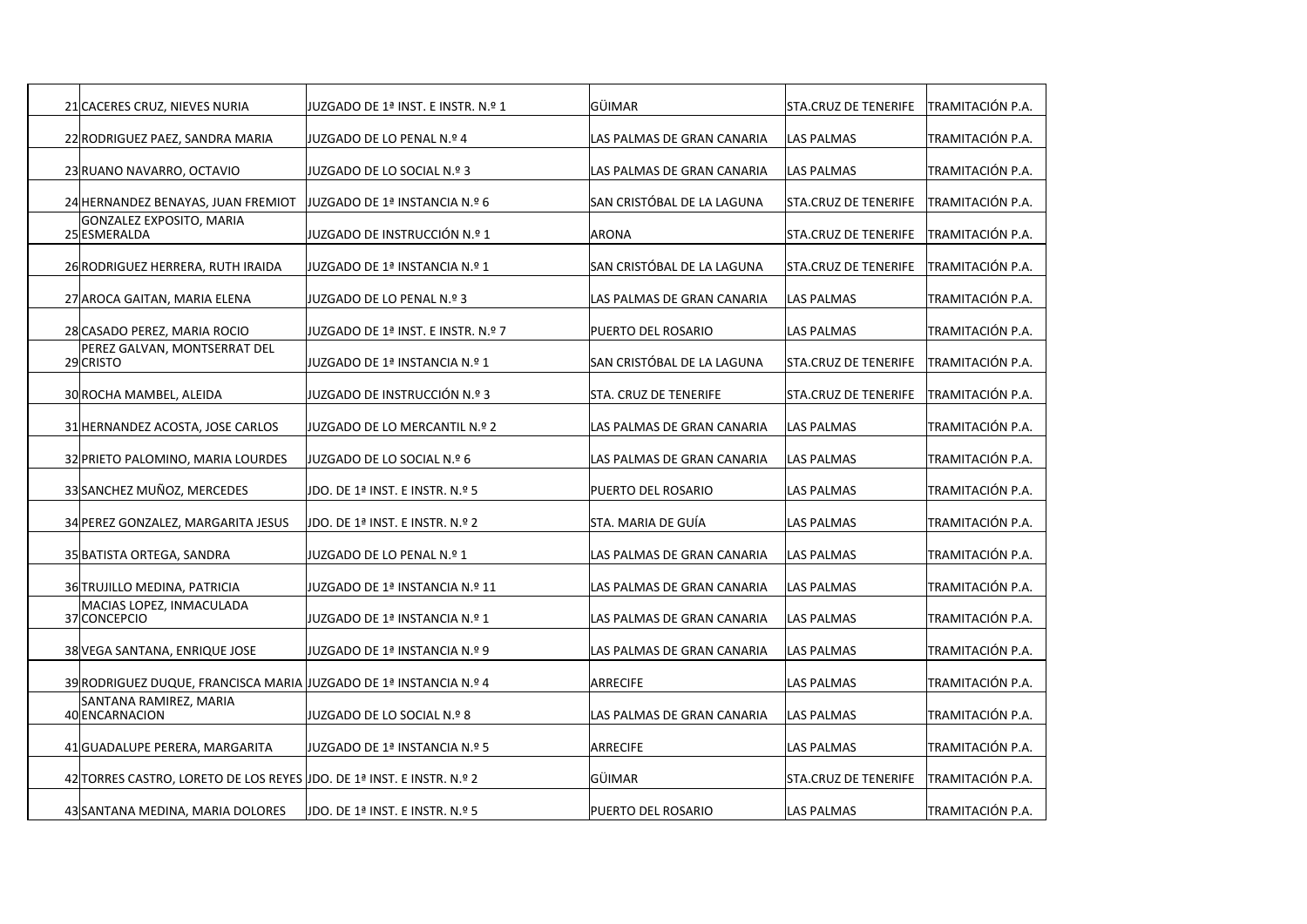| 44 PEREZ MARTIN, GUSTAVO MANUEL              | JUZGADO DE 1ª INSTANCIA N.º 4           | lSAN CRISTÓBAL DE LA LAGUNA | STA.CRUZ DE TENERIFE        | TRAMITACIÓN P.A. |
|----------------------------------------------|-----------------------------------------|-----------------------------|-----------------------------|------------------|
| 45 SANTANA BOLAÑOS, MARIA DEL MAR            | JUZGADO DE 1ª INSTANCIA N.º 6           | LAS PALMAS DE GRAN CANARIA  | LAS PALMAS                  | TRAMITACIÓN P.A. |
| HERNANDEZ VALIÑAS, CONSUELO<br>46 MARIA      | JUZGADO DE LO SOCIAL N.º 5              | STA. CRUZ DE TENERIFE       | STA.CRUZ DE TENERIFE        | TRAMITACIÓN P.A. |
| 47 BARROS GONZALEZ, EDUARDO                  | IUZGADO DE LO PENAL N.º 4               | LAS PALMAS DE GRAN CANARIA  | <b>LAS PALMAS</b>           | TRAMITACIÓN P.A. |
| 48 GALLEGO CERRO, MARIA DEL MAR              | AUDIENCIA PROVINCIAL SECCIÓN 2ª (PENAL) | STA. CRUZ DE TENERIFE       | STA.CRUZ DE TENERIFE        | TRAMITACIÓN P.A. |
| 49 OLEAGA CARUS, ERIK                        | JUZGADO DE MENORES N.º 2                | STA. CRUZ DE TENERIFE       | STA.CRUZ DE TENERIFE        | TRAMITACIÓN P.A. |
| 50 PERDOMO PACHECO, ROBERTO                  | JUZGADO DE 1ª INSTANCIA N.º 5           | <b>ARRECIFE</b>             | <b>LAS PALMAS</b>           | TRAMITACIÓN P.A. |
| 51 GARCIA ALEMAN, MARIA DEL PINO             | JUZGADO DE 1ª INST. E INSTR. N.º 7      | PUERTO DEL ROSARIO          | <b>LAS PALMAS</b>           | TRAMITACIÓN P.A. |
| 52 MOUZO RODRIGUEZ, PAULA                    | JUZGADO DE LO SOCIAL N.º 5              | STA. CRUZ DE TENERIFE       | STA.CRUZ DE TENERIFE        | TRAMITACIÓN P.A. |
| 53 BERMEJO CALERO, CLARA MARIA               | JUZGADO DE 1ª INSTANCIA N.º 3           | LAS PALMAS DE GRAN CANARIA  | <b>LAS PALMAS</b>           | TRAMITACIÓN P.A. |
| 54 TEO PAIS, MÓNICA                          | JUZGADO DE 1ª INSTANCIA N.º 3           | LAS PALMAS DE GRAN CANARIA  | LAS PALMAS                  | TRAMITACIÓN P.A. |
| OLIVA GALINDO, JUANA CORINA DEL<br>55 CRISTO | AUDIENCIA PROVINCIAL SECCIÓN 2ª (PENAL) | STA. CRUZ DE TENERIFE       | <b>STA.CRUZ DE TENERIFE</b> | TRAMITACIÓN P.A. |
| 56 HERNANDEZ GIL, ANA LIBERIA                | JUZGADO DE LO SOCIAL N.º 1              | STA. CRUZ DE TENERIFE       | <b>STA.CRUZ DE TENERIFE</b> | TRAMITACIÓN P.A. |
| 57 DEL TORO ARMAS, IRENE DEL MAR             | <b>REGISTRO CIVIL N.º 1</b>             | LAS PALMAS DE GRAN CANARIA  | <b>LAS PALMAS</b>           | TRAMITACIÓN P.A. |
| 58 DOPAZO CHICO, TEXENERY                    | FISCALIA – SECCIÓN TERRITORIAL          | ARONA                       | STA.CRUZ DE TENERIFE        | TRAMITACIÓN P.A. |
| 59 HERRERA PADILLA, ANTONIO HILARIO          | JUZGADO DE LO PENAL N.º 9               | STA. CRUZ DE TENERIFE       | STA.CRUZ DE TENERIFE        | TRAMITACIÓN P.A. |
| 60 CARAMAZANA RAMOS, SONSOLES                | JUZGADO DE LO MERCANTIL N.º 2           | LAS PALMAS DE GRAN CANARIA  | <b>LAS PALMAS</b>           | TRAMITACIÓN P.A. |
| 61 CARDENAS CISCAR, JULIO BIENVENIDO         | JUZGADO DE 1ª INST. E INSTR. N.º 3      | LA OROTAVA                  | STA.CRUZ DE TENERIFE        | TRAMITACIÓN P.A. |
| 62 PEREZ PEÑA, ROSA DEL MAR                  | JUZGADO DE LO PENAL N.º 2 (DESPLAZADO)  | PUERTO DEL ROSARIO          | <b>LAS PALMAS</b>           | TRAMITACIÓN P.A. |
| EXPOSITO HERNANDEZ, COROMOTO<br>63 MARIA     | JUZGADO DE LO SOCIAL N.º 6              | STA. CRUZ DE TENERIFE       | STA.CRUZ DE TENERIFE        | TRAMITACIÓN P.A. |
| 64 NUEZ RUIZ, MARTA LETICIA DE LA            | 2 º.NSTANCIA N. ا9 INSTANCIA            | <b>TELDE</b>                | <b>LAS PALMAS</b>           | TRAMITACIÓN P.A. |
| 65 SUAREZ MENDOZA, SONIA MARIA               | JUZGADO DE 1ª INSTANCIA N.º 9           | LAS PALMAS DE GRAN CANARIA  | LAS PALMAS                  | TRAMITACIÓN P.A. |
| 66 SANTANA HERNANDEZ, CLEMENTINA             | REGISTRO CIVIL N.º 1                    | LAS PALMAS DE GRAN CANARIA  | <b>LAS PALMAS</b>           | TRAMITACIÓN P.A. |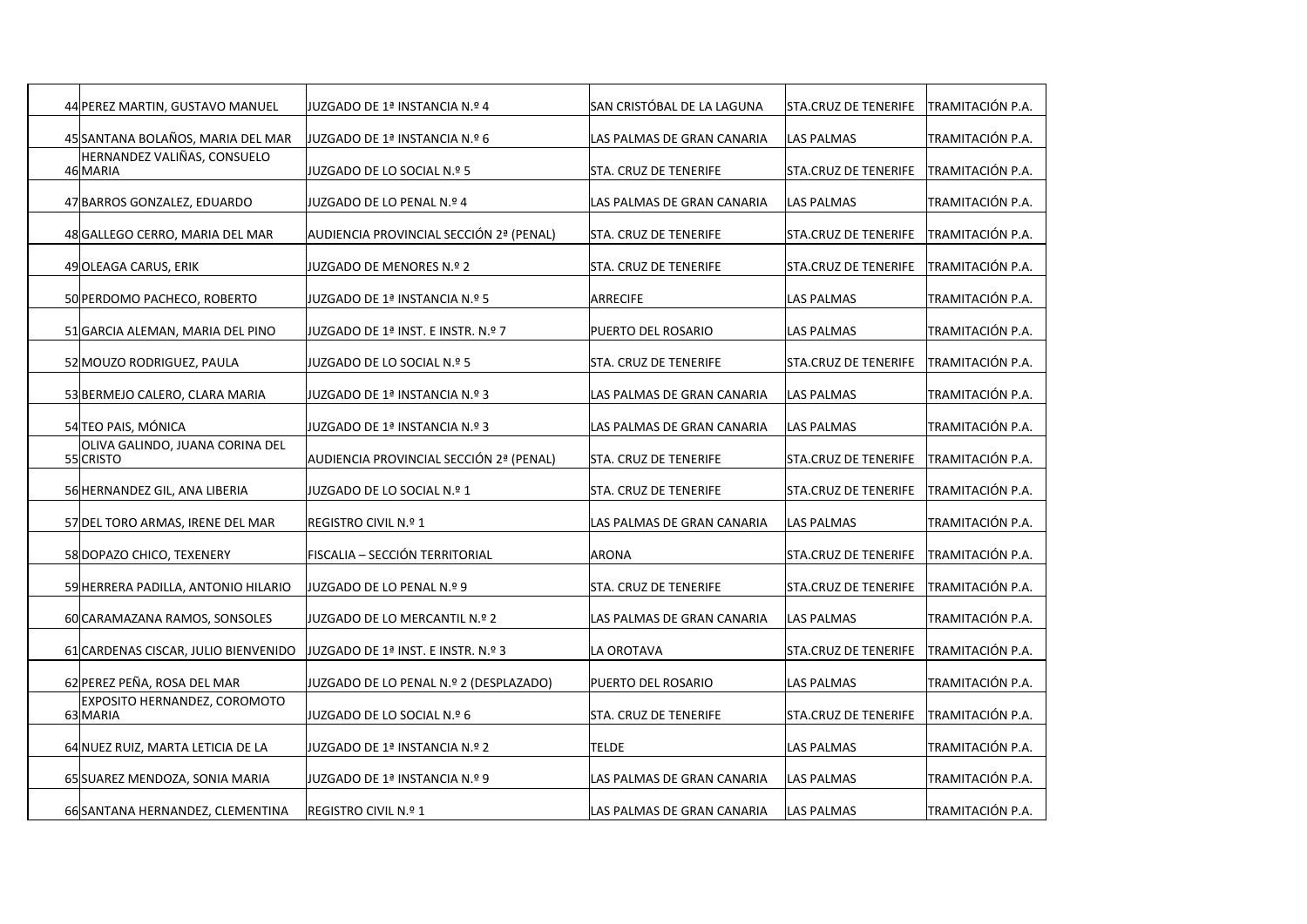| 67 OJEDA REINA, CAROLINA DEL CARMEN                               | JUZGADO DE 1ª INSTANCIA N.º 6           | LAS PALMAS DE GRAN CANARIA | <b>LAS PALMAS</b>           | ITRAMITACIÓN P.A. |
|-------------------------------------------------------------------|-----------------------------------------|----------------------------|-----------------------------|-------------------|
| 68 RONDA GOMEZ, JOSE JOAQUIN                                      | JUZGADO DE 1ª INSTANCIA N.º 2           | <b>ARONA</b>               | STA.CRUZ DE TENERIFE        | TRAMITACIÓN P.A.  |
| ESCALA LANG-LENTON, ADELA DE LOS<br>69 ANGELES                    | JUZGADO DE 1ª INSTANCIA N.º 13          | LAS PALMAS DE GRAN CANARIA | LAS PALMAS                  | TRAMITACIÓN P.A.  |
| 70 CASTILLO ALVAREZ, PILAR DEL                                    | JUZGADO DE 1ª INSTANCIA N.º 4           | SAN CRISTÓBAL DE LA LAGUNA | STA.CRUZ DE TENERIFE        | TRAMITACIÓN P.A.  |
| 71 VIERA MEDINA, MARCOS SAMUEL                                    | JDO. DE 1ª INST. E INSTR. N.º 1         | STA. MARIA DE GUÍA         | LAS PALMAS                  | TRAMITACIÓN P.A.  |
| 72 DOMINGUEZ AGUIAR, CARMEN DELIA                                 | JUZGADO DE 1ª INST. E INSTR. N.º 2      | PUERTO DEL ROSARIO         | LAS PALMAS                  | TRAMITACIÓN P.A.  |
| 73 HERNANDEZ DIAZ, CRISTINA MARIA                                 | JDO. DE 1ª INST. E INSTR. N.º 2         | <b>GRANADILLA DE ABONA</b> | STA.CRUZ DE TENERIFE        | TRAMITACIÓN P.A.  |
| 74 PASTOR GONZALEZ, RUTH                                          | JUZGADO DE LO SOCIAL N.º 6              | STA. CRUZ DE TENERIFE      | STA.CRUZ DE TENERIFE        | TRAMITACIÓN P.A.  |
| 75 SANTOS PEÑATE, MIRIAM DEL CARMEN JUZGADO DE LO MERCANTIL N.º 2 |                                         | LAS PALMAS DE GRAN CANARIA | LAS PALMAS                  | TRAMITACIÓN P.A.  |
| 76 NAVARRO RUIZ, ESTER TRINIDAD                                   | JUZGADO DE LO SOCIAL N.º 8              | LAS PALMAS DE GRAN CANARIA | LAS PALMAS                  | TRAMITACIÓN P.A.  |
| 77 NARANJO NARANJO, MATILDE PINO                                  | JJUZGADO DE LO SOCIAL N.º 8             | LAS PALMAS DE GRAN CANARIA | <b>LAS PALMAS</b>           | TRAMITACIÓN P.A.  |
| 78 HERNANDEZ OVAL, SERGIO                                         | JUZGADO DE 1ª INSTANCIA N.º 3           | STA. CRUZ DE TENERIFE      | <b>STA.CRUZ DE TENERIFE</b> | TRAMITACIÓN P.A.  |
| 79 OSSORIO GARCIA, MARIA JESUS                                    | AUDIENCIA PROVINCIAL SECCIÓN 2ª (PENAL) | STA. CRUZ DE TENERIFE      | <b>STA.CRUZ DE TENERIFE</b> | TRAMITACIÓN P.A.  |
| 80 ACOSTA FLORES, Mª DE LOS ANGELES                               | JUZGADO DE 1ª INSTANCIA N.º 2           | STA. CRUZ DE TENERIFE      | <b>STA.CRUZ DE TENERIFE</b> | TRAMITACIÓN P.A.  |
| 81 HERNANDEZ GREGORIO, ROSA MARIA                                 | JUZGADO DE 1ª INSTANCIA N.º 10          | STA. CRUZ DE TENERIFE      | STA.CRUZ DE TENERIFE        | TRAMITACIÓN P.A.  |
| 82 SANTANA FALCON, GARA YLENIA                                    | JUZGADO DE INSTRUCCIÓN N.º 3            | ARRECIFE                   | LAS PALMAS                  | TRAMITACIÓN P.A.  |
| 83 POLO AGUDO, IRAIDA                                             | JUZGADO DE LO PENAL N.º 3               | LAS PALMAS DE GRAN CANARIA | LAS PALMAS                  | TRAMITACIÓN P.A.  |
| FERNANDEZ DE CAÑETE MARIN DE LA<br>84 BARCENA, MARIA ISABEL       | JUZGADO DE 1ª INSTANCIA N.º 9           | STA. CRUZ DE TENERIFE      | <b>STA.CRUZ DE TENERIFE</b> | TRAMITACIÓN P.A.  |
| 85 LEON ABUTARBUSH, NUR                                           | JUZGADO DE 1ª INSTANCIA N.º 3           | LAS PALMAS DE GRAN CANARIA | <b>LAS PALMAS</b>           | TRAMITACIÓN P.A.  |
|                                                                   |                                         |                            | LAS PALMAS                  | TRAMITACIÓN P.A.  |
| 86 MIRANDA MEDINA, MARINA NOEMI                                   | JUZGADO DE LO SOCIAL N.º 8              | LAS PALMAS DE GRAN CANARIA |                             | TRAMITACIÓN P.A.  |
| 87 SUAREZ BETANCOR, ISABEL IDAIRA                                 | JUZGADO DE 1ª INSTANCIA N.º 6           | LAS PALMAS DE GRAN CANARIA | <b>LAS PALMAS</b>           |                   |
| 88 AMADOR CASIMIRO, SEBASTIAN                                     | JUZGADO DE 1ª INSTANCIA N.º 15          | LAS PALMAS DE GRAN CANARIA | <b>LAS PALMAS</b>           | TRAMITACIÓN P.A.  |
| CABALLERO QUINTANA, ALEJANDRA<br>89RITA                           | JDO. DE 1ª INST. E INSTR. N.º 2         | <b>PUERTO DEL ROSARIO</b>  | LAS PALMAS                  | TRAMITACIÓN P.A.  |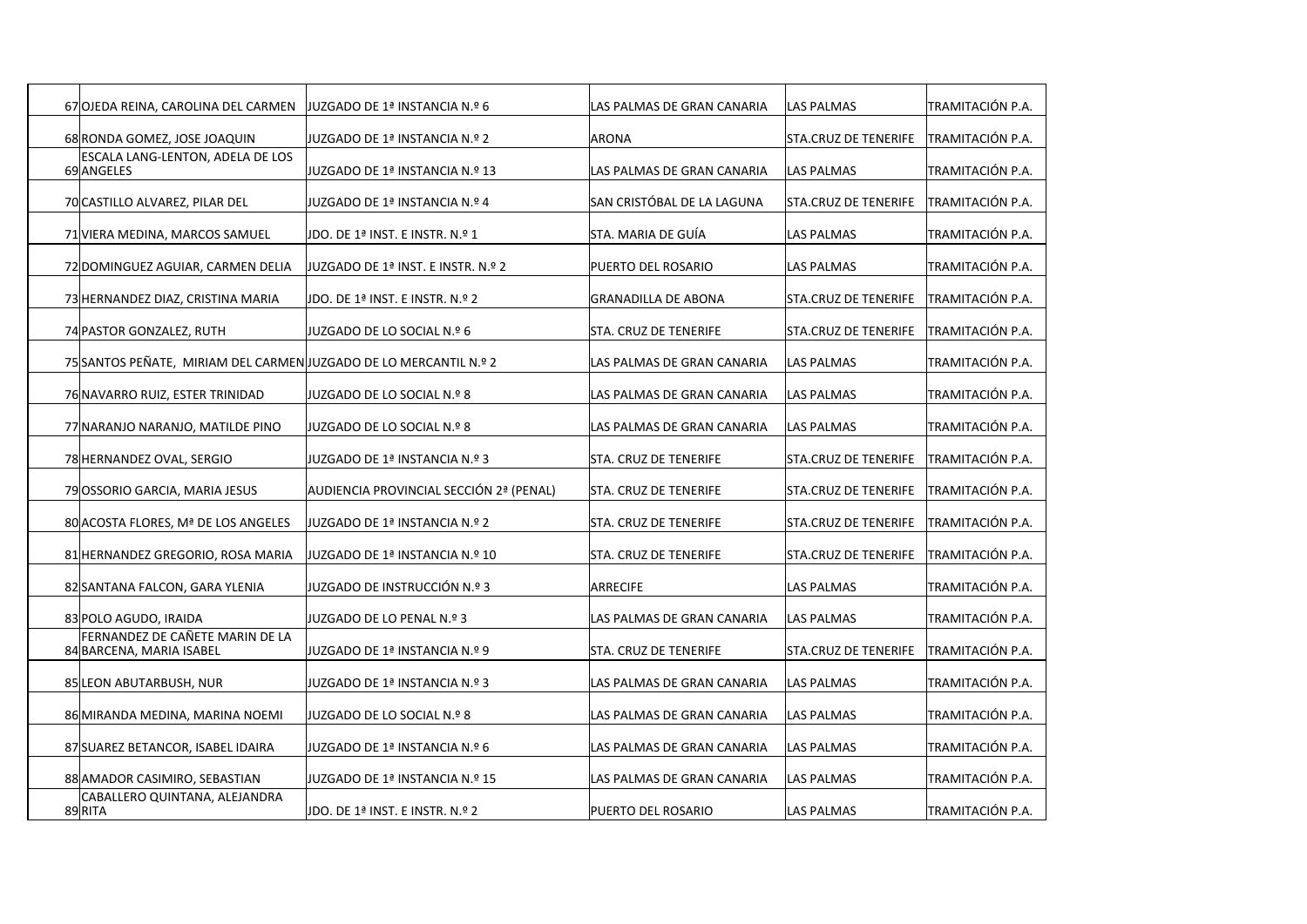| 90 TRUJILLO GONZALEZ, HORACIO                                       | JUZGADO DE 1ª INSTANCIA N.º 2    | STA. CRUZ DE TENERIFE        | STA.CRUZ DE TENERIFE        | ITRAMITACIÓN P.A.       |
|---------------------------------------------------------------------|----------------------------------|------------------------------|-----------------------------|-------------------------|
| 91 GARCIA YANES, CECILIO                                            | JDO. DE 1ª INST. E INSTR. N.º 1  | ICOD DE LOS VINOS            | <b>STA.CRUZ DE TENERIFE</b> | TRAMITACIÓN P.A.        |
| 92 MUÑIZ ARUCAS, VICTOR MANUEL                                      | OFICINA DECANATO                 | <b>GRANADILLA DE ABONA</b>   | <b>STA.CRUZ DE TENERIFE</b> | TRAMITACIÓN P.A.        |
| 93 HERNANDEZ BAUTISTA, MARIA ISABEL                                 | JUZGADO DE 1ª INSTANCIA N.º 13   | LAS PALMAS DE GRAN CANARIA   | LAS PALMAS                  | TRAMITACIÓN P.A.        |
| 94 MARTINEZ LEAL, SARA                                              | JDO. DE 1ª INST. E INSTR. N.º 1  | SANTA CRUZ DE LA PALMA       | <b>STA.CRUZ DE TENERIFE</b> | TRAMITACIÓN P.A.        |
| 95 BARUQUE ORTEGA, JOSE DAVID                                       | JUZGADO DE 1ª INSTANCIA N.º 2    | <b>ARONA</b>                 | <b>STA.CRUZ DE TENERIFE</b> | TRAMITACIÓN P.A.        |
| 96 VEGA CASANOVA, ORLANDO MICHEL                                    | JJUZGADO DE 1ª INSTANCIA N.º 3   | LAS PALMAS DE GRAN CANARIA   | LAS PALMAS                  | TRAMITACIÓN P.A.        |
| 97 GARCIA OJEDA, PINO DEL CARMEN                                    | JUZGADO DE 1ª INSTANCIA N.º 5    | SAN BARTOLOMÉ DE TIRAJANA    | LAS PALMAS                  | TRAMITACIÓN P.A.        |
| 98 GARCIA MARTINEZ, CLARA                                           | JUZGADO DE 1ª INSTANCIA N.º 5    | LAS PALMAS DE GRAN CANARIA   | <b>LAS PALMAS</b>           | TRAMITACIÓN P.A.        |
| 99 PACHECO GUTIERREZ, VANESSA                                       | JDO. DE 1ª INST. E INSTR. N.º 1  | ICOD DE LOS VINOS            | <b>STA.CRUZ DE TENERIFE</b> | TRAMITACIÓN P.A.        |
| 100 MARRERO MAGDALENO, EVA MARIA                                    | JUZGADO DE 1ª INSTANCIA N.º 15   | LAS PALMAS DE GRAN CANARIA   | <b>LAS PALMAS</b>           | TRAMITACIÓN P.A.        |
| HERNÁNDEZ ÁLVAREZ-BUYLLA,<br>101BÁRBARA                             | JUZGADO DE 1ª INSTANCIA N.º 3    | STA. CRUZ DE TENERIFE        | <b>STA.CRUZ DE TENERIFE</b> | TRAMITACIÓN P.A.        |
| 102 PIZARRO BEDOYA, CARLOS JAVIER                                   | JUZGADO DE LO MERCANTIL N.º 1    | <b>STA. CRUZ DE TENERIFE</b> | <b>STA.CRUZ DE TENERIFE</b> | TRAMITACIÓN P.A.        |
| 103 GARCIA SANTOS, MIGUEL ANGEL                                     | JUZGADO DE 1ª INSTANCIA N.º 5    | LAS PALMAS DE GRAN CANARIA   | LAS PALMAS                  | TRAMITACIÓN P.A.        |
|                                                                     |                                  |                              |                             |                         |
| 104 GARCÍA HENRIQUEZ, ANA DESIRE                                    | JDO. DE 1ª INST. E INSTR. N.º 3  | STA. MARIA DE GUÍA           | LAS PALMAS                  | TRAMITACIÓN P.A.        |
| 105 GUILLEN CORUJO, CATHAYSA                                        | JUZGADO DE 1ª INSTANCIA N.º 2    | <b>ARRECIFE</b>              | LAS PALMAS                  | TRAMITACIÓN P.A.        |
| 106 RODRIGUEZ CABRERA, MARIA SOLEDAD JUZGADO DE 1ª INSTANCIA N.º 15 |                                  | LAS PALMAS DE GRAN CANARIA   | <b>LAS PALMAS</b>           | TRAMITACIÓN P.A.        |
| 107 PEREZ MARICHAL, MARIA YOLANDA                                   | JUZGADO DE 1ª INSTANCIA N.º 2    | <b>TELDE</b>                 | LAS PALMAS                  | TRAMITACIÓN P.A.        |
| 108 ANDRES DE LAS HERAS, JAVIER DE                                  | JUZGADO DE 1ª INSTANCIA N.º 1    | <b>TELDE</b>                 | LAS PALMAS                  | TRAMITACIÓN P.A.        |
| GONZALEZ LUIS, ESTEFANIA DEL<br>109 CARMEN                          | JUZGADO DE LO SOCIAL N.º 6       | STA. CRUZ DE TENERIFE        | <b>STA.CRUZ DE TENERIFE</b> | TRAMITACIÓN P.A.        |
| 110 VINDEL SANTANA, PATRICIA                                        | JDO. DE 1ª INST. E INSTR. N.º 1  | <b>ARUCAS</b>                | LAS PALMAS                  | TRAMITACIÓN P.A.        |
| 111 LEON ROCIO, MARIA ISABEL DE                                     | JDO. DE 1ª INST. E INSTR. N.º 2  | <b>ARRECIFE</b>              | <b>LAS PALMAS</b>           | TRAMITACIÓN P.A.        |
| RODRIGUEZ MONTANEZ, CRISTINA<br>112 MARGA                           | JJDO. DE 1ª INST. E INSTR. N.º 3 | GÜIMAR                       | STA.CRUZ DE TENERIFE        | <b>TRAMITACIÓN P.A.</b> |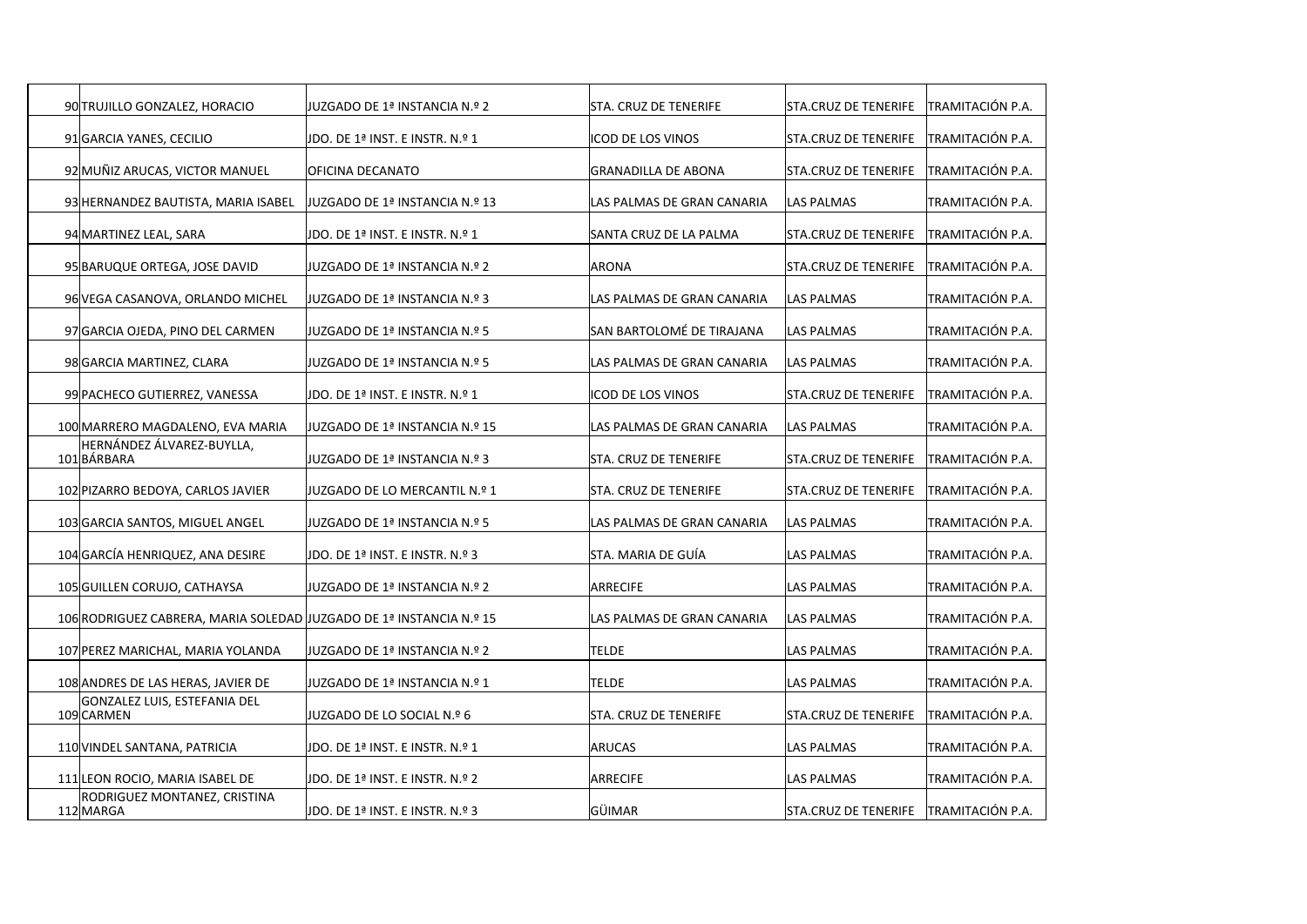| 113 MELIAN GONZALEZ, CARMEN DELIA    | JUZGADO DE 1ª INSTANCIA N.º 2           | SAN BARTOLOMÉ DE TIRAJANA    | LAS PALMAS                  | TRAMITACIÓN P.A. |
|--------------------------------------|-----------------------------------------|------------------------------|-----------------------------|------------------|
| 114 FALCON ALVAREZ, RUTH             | JUZGADO DE 1ª INSTANCIA N.º 2           | SAN BARTOLOMÉ DE TIRAJANA    | LAS PALMAS                  | TRAMITACIÓN P.A. |
| 115 BRITO ARMAS, ERI                 | JUZGADO DE LO PENAL N.º 6               | LAS PALMAS DE GRAN CANARIA   | LAS PALMAS                  | TRAMITACIÓN P.A. |
| 116 GARCIA SAAVEDRA, JOSE MARTIN     | JUZGADO DE LO PENAL N.º 3               | LAS PALMAS DE GRAN CANARIA   | LAS PALMAS                  | TRAMITACIÓN P.A. |
| 117 DELGADO MARRERO, ROSA ESTRELLA   | JUZGADO DE LO SOCIAL N.º 6              | STA. CRUZ DE TENERIFE        | STA.CRUZ DE TENERIFE        | TRAMITACIÓN P.A. |
| 118 RAMOS ASCANIO, MARIA CANDELARIA  | JUZGADO DE 1ª INSTANCIA N.º 3           | STA. CRUZ DE TENERIFE        | STA.CRUZ DE TENERIFE        | TRAMITACIÓN P.A. |
| 119 VILCHES PINEDA, NATALIA          | AUDIENCIA PROVINCIAL SECCIÓN 2ª (PENAL) | STA. CRUZ DE TENERIFE        | STA.CRUZ DE TENERIFE        | TRAMITACIÓN P.A. |
| 120 CRUZ LUGO, MARIA DE LOS REMEDIOS | JJUZGADO DE LO SOCIAL N.º 6             | STA. CRUZ DE TENERIFE        | STA.CRUZ DE TENERIFE        | TRAMITACIÓN P.A. |
| 121 RODRIGUEZ MESA, AURORA OLGA      | JUZGADO DE LO PENAL N.º 3               | LAS PALMAS DE GRAN CANARIA   | LAS PALMAS                  | TRAMITACIÓN P.A. |
| 122 CORUJO BARRETO, BASILIA JESUS    | JDO. DE 1ª INST. E INSTR. N.º 2         | PUERTO DEL ROSARIO           | LAS PALMAS                  | TRAMITACIÓN P.A. |
| 123 GONZALEZ CANO, NATALIA           | JUZGADO DE LO SOCIAL N.º 3              | STA. CRUZ DE TENERIFE        | STA.CRUZ DE TENERIFE        | TRAMITACIÓN P.A. |
| 124 CASTRO CASTRO, CARMEN ALICIA     | JDO. DE 1ª INST. E INSTR. N.º 3         | GÜIMAR                       | <b>STA.CRUZ DE TENERIFE</b> | TRAMITACIÓN P.A. |
| 125 RODRIGUEZ ESTEVEZ, NATALIA       | JUZGADO DE LO SOCIAL N.º 3              | STA. CRUZ DE TENERIFE        | STA.CRUZ DE TENERIFE        | TRAMITACIÓN P.A. |
| 126 MARTIN PEREZ, ROSARIO            | JUZGADO DE 1ª INSTANCIA N.º 2           | <b>ARRECIFE</b>              | LAS PALMAS                  | TRAMITACIÓN P.A. |
|                                      |                                         |                              |                             |                  |
| 127 SANCHEZ BORDON, TASMANIA         | JUZGADO DE LO PENAL N.º 4               | LAS PALMAS DE GRAN CANARIA   | LAS PALMAS                  | TRAMITACIÓN P.A. |
| 128 ESTEVEZ HERNANDEZ, ELENA         | JUZGADO DE LO PENAL N.º 9               | STA. CRUZ DE TENERIFE        | STA.CRUZ DE TENERIFE        | TRAMITACIÓN P.A. |
| 129 BETANCOR LAVANDERA, GEMA         | JUZGADO DE LO PENAL N.º 1               | STA. CRUZ DE TENERIFE        | STA.CRUZ DE TENERIFE        | TRAMITACIÓN P.A. |
| 130 SANCHEZ GILABERT, ALBERTO        | JDO. DE 1ª INST. E INSTR. N.º 2         | <b>GRANADILLA DE ABONA</b>   | STA.CRUZ DE TENERIFE        | TRAMITACIÓN P.A. |
| 131 ACOSTA RIVERO, MARIA BEATRIZ     | JUZGADO DE LO SOCIAL N.º 3              | STA. CRUZ DE TENERIFE        | STA.CRUZ DE TENERIFE        | TRAMITACIÓN P.A. |
| 132 ALAGE RODRIGUEZ, NATALIA         | JUZGADO DE 1ª INSTANCIA N.º 7           | LAS PALMAS DE GRAN CANARIA   | LAS PALMAS                  | TRAMITACIÓN P.A. |
| 133 FERNÁNDEZ RODRÍGUEZ, ANA MARÍA   | JUZGADO DE 1ª INSTANCIA N.º 2           | <b>ARRECIFE</b>              | LAS PALMAS                  | TRAMITACIÓN P.A. |
| 134 ARMAS PLASENCIA, FERMIN          | JUZGADO DE LO MERCANTIL N.º 1           | STA. CRUZ DE TENERIFE        | STA.CRUZ DE TENERIFE        | TRAMITACIÓN P.A. |
| 135 SANTANA HERNANDEZ, JUAN PEDRO    | AUDIENCIA PROVINCIAL SECCIÓN 2ª (PENAL) | <b>STA. CRUZ DE TENERIFE</b> | STA.CRUZ DE TENERIFE        | TRAMITACIÓN P.A. |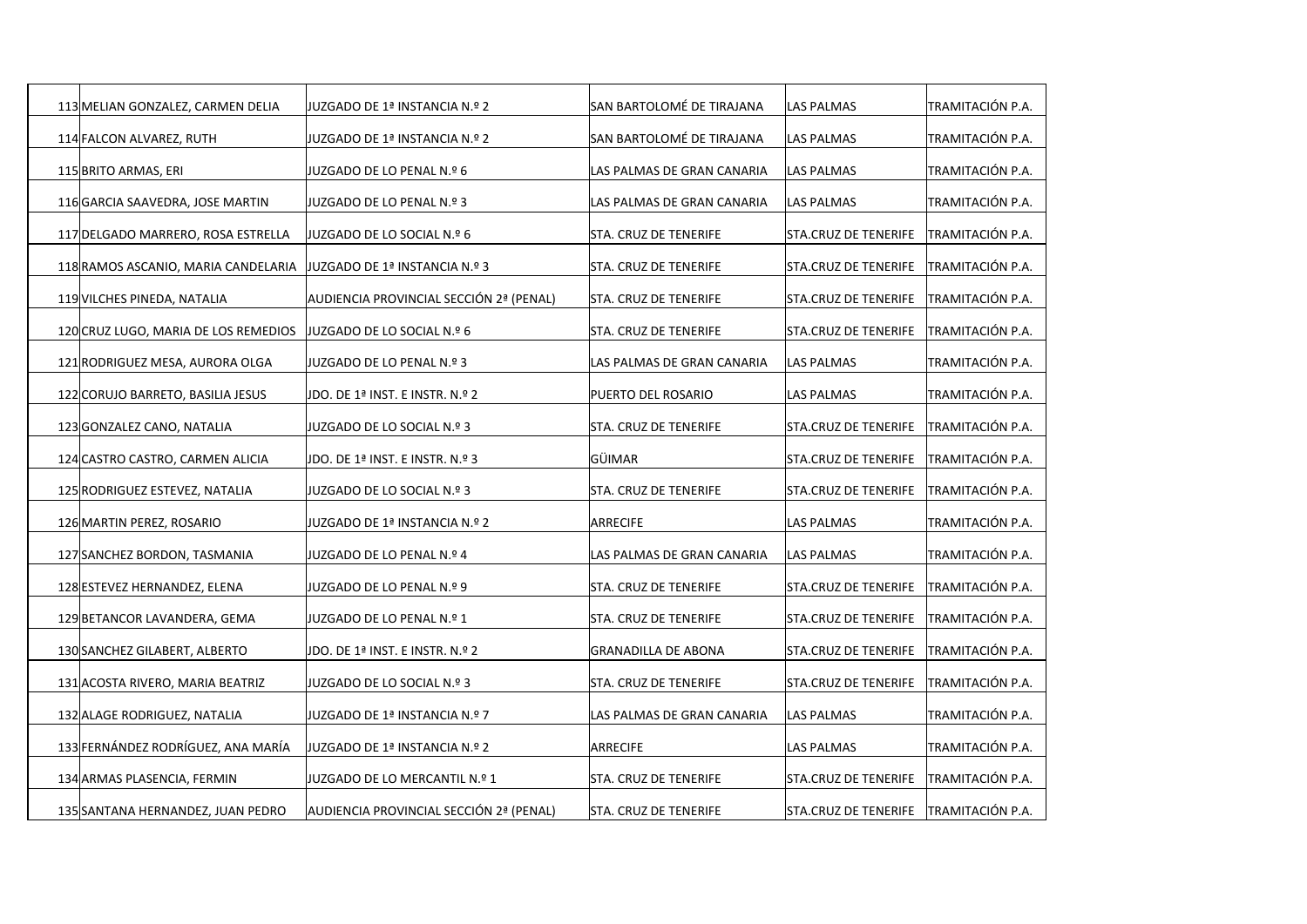| PERERA MENDOZA, SERGIO DE LOS<br>136 SANTOS    | JDO. DE 1ª INST. E INSTR. N.º 1                  | <b>ARUCAS</b>              | LAS PALMAS           | TRAMITACIÓN P.A.        |
|------------------------------------------------|--------------------------------------------------|----------------------------|----------------------|-------------------------|
| 137 BETANCOR ABREU, BIRIMA DEL PINO            | JUZGADO DE 1ª INSTANCIA N.º 5                    | TELDE                      | LAS PALMAS           | TRAMITACIÓN P.A.        |
| 138 DIAZ DE CERIO PEREZ, LAURA                 | JUZGADO DE VIOLENCIA SOBRE LA MUJER N.º 1        | IARONA                     | STA.CRUZ DE TENERIFE | TRAMITACIÓN P.A.        |
| 139 BAUTISTA PEREZ, JOSE MARIA                 | JDO. DE 1ª INST. E INSTR. N.º 2                  | STA. MARIA DE GUÍA         | LAS PALMAS           | TRAMITACIÓN P.A.        |
| 140 MEDINA BENITEZ, MARÍA LUISA                | 2 º.N IUZGADO DE LO PENAL N.                     | STA. CRUZ DE TENERIFE      | STA.CRUZ DE TENERIFE | TRAMITACIÓN P.A.        |
| 141 SANCHEZ MARTIN, CARMEN DACIL               | 2 º.N IUZGADO DE LO PENAL N.                     | STA. CRUZ DE TENERIFE      | STA.CRUZ DE TENERIFE | TRAMITACIÓN P.A.        |
| 142 JARA AFONSO, GUSTAVO ADOLFO                | 2 º.N UZGADO DE LO PENAL N                       | STA. CRUZ DE TENERIFE      | STA.CRUZ DE TENERIFE | TRAMITACIÓN P.A.        |
| GONZALEZ GUTIERREZ, JOSE<br>143 FRANCISCO      | JUZGADO DE LO PENAL N.º 6                        | STA. CRUZ DE TENERIFE      | STA.CRUZ DE TENERIFE | TRAMITACIÓN P.A.        |
| 144 VIÑA RODRIGUEZ, FUENCISLA                  | JUZGADO DE LO PENAL N.º 8                        | STA. CRUZ DE TENERIFE      | STA.CRUZ DE TENERIFE | TRAMITACIÓN P.A.        |
| 145 CASTILLO MENDOZA, AJUMAI YARI              | JUZGADO DE 1ª INSTANCIA N.º 7                    | LAS PALMAS DE GRAN CANARIA | LAS PALMAS           | TRAMITACIÓN P.A.        |
| 146 RIOS PEREZ, ANA MARIA                      | JUZGADO DE LO PENAL N.º 6                        | STA. CRUZ DE TENERIFE      | STA.CRUZ DE TENERIFE | TRAMITACIÓN P.A.        |
| 147 SILVA MONTUFO, ANA                         | JUZGADO DE 1ª INSTANCIA N.º 4                    | TELDE                      | LAS PALMAS           | TRAMITACIÓN P.A.        |
| 148 DIAZ ROBAINA, YANELYS                      | JUZGADO DE 1ª INSTANCIA N.º 7                    | LAS PALMAS DE GRAN CANARIA | LAS PALMAS           | TRAMITACIÓN P.A.        |
| 149 QUEVEDO LEON, PINO ISABEL                  | JUZGADO DE 1ª INSTANCIA N.º 2                    | <b>TELDE</b>               | LAS PALMAS           | TRAMITACIÓN P.A.        |
| 150 MORENO GARCIA, ELISABET                    | JUZGADO DE 1ª INSTANCIA N.º 5                    | SAN BARTOLOMÉ DE TIRAJANA  | LAS PALMAS           | TRAMITACIÓN P.A.        |
| 151 SUAREZ SUAREZ, YOLANDA MARIA               | JUZGADO DE LO PENAL N.º 2 (DESPLAZADO)           | PUERTO DEL ROSARIO         | LAS PALMAS           | TRAMITACIÓN P.A.        |
| 152 SANTANA PULIDO, CARMEN DELIA               | JUZGADO DE 1ª INSTANCIA N.º 4                    | <b>TELDE</b>               | LAS PALMAS           | TRAMITACIÓN P.A.        |
| 153 RAMOS BARROSO, ZORAIDA                     | JUZGADO DE LO PENAL N.º 5                        | STA. CRUZ DE TENERIFE      | STA.CRUZ DE TENERIFE | TRAMITACIÓN P.A.        |
| 154 SEMPER BALLESTER, ELENA                    | JDO. DE 1ª INST. E INSTR. N.º 2 (REGISTRO CIVIL) | STA. MARIA DE GUÍA         | LAS PALMAS           | TRAMITACIÓN P.A.        |
| VIERA ESTEVANEZ CORBELLA, MONICA<br>155 YBALLA | JUZGADO DE LO PENAL N.º 5                        | STA. CRUZ DE TENERIFE      | STA.CRUZ DE TENERIFE | TRAMITACIÓN P.A.        |
| 156 BOLAÑOS BETANCOR, BENITO                   | JUZGADO DE 1ª INSTANCIA N.º 3                    | SAN BARTOLOMÉ DE TIRAJANA  | LAS PALMAS           | TRAMITACIÓN P.A.        |
| 157 TRUAN CARBALLO, MARIA                      | JDO. DE 1ª INST. E INSTR. N.º 2                  | <b>GRANADILLA DE ABONA</b> | STA.CRUZ DE TENERIFE | TRAMITACIÓN P.A.        |
| 158 REY SANTANA, MIRIAM CANDELARIA             | JUZGADO DE LO PENAL N.º 1                        | STA. CRUZ DE TENERIFE      | STA.CRUZ DE TENERIFE | <b>TRAMITACIÓN P.A.</b> |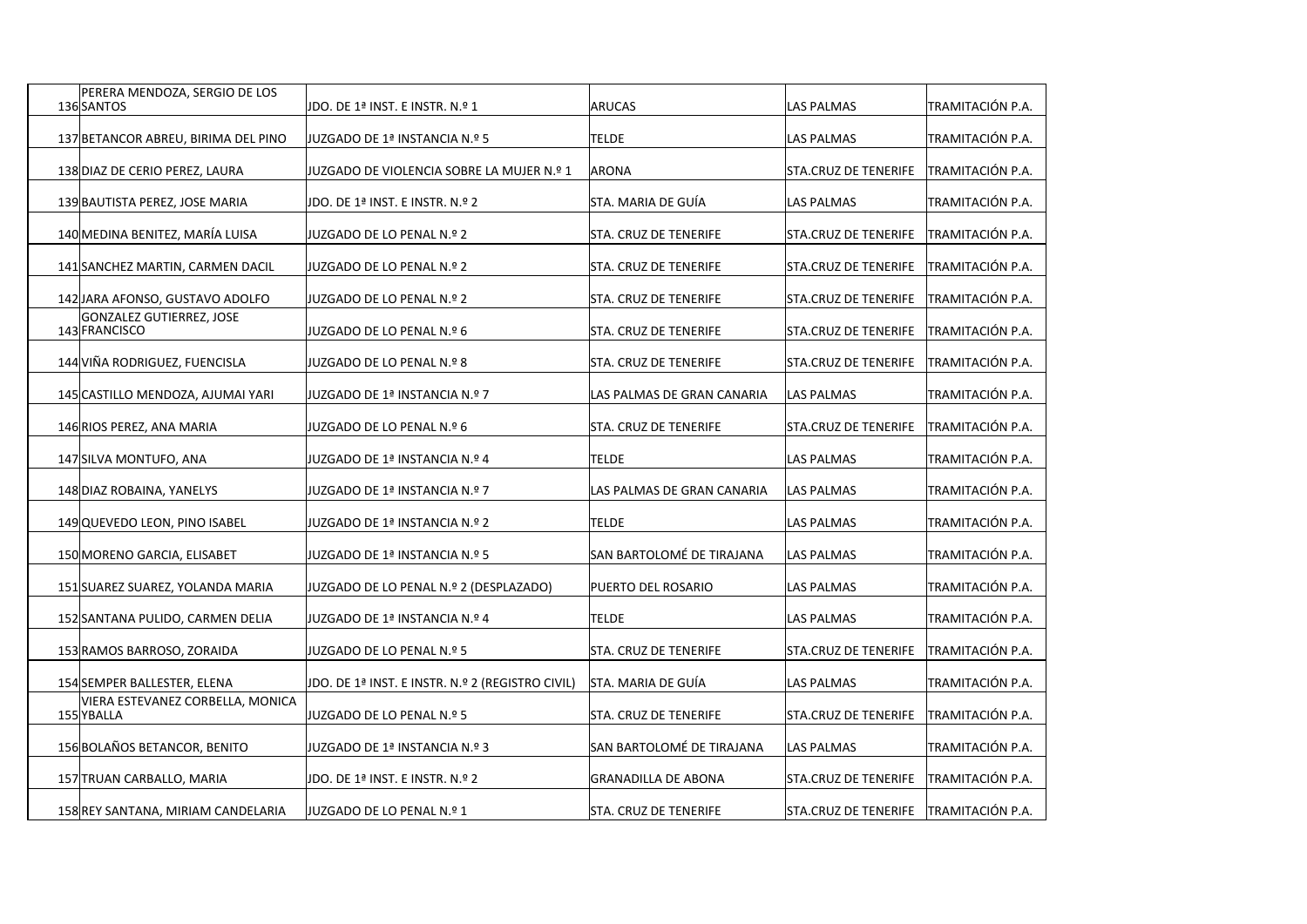| 159 TIRADO GALLEGO, JOSE MIGUEL             | JUZGADO DE 1ª INSTANCIA N.º 5      | SAN BARTOLOMÉ DE TIRAJANA  | LAS PALMAS           | TRAMITACIÓN P.A. |
|---------------------------------------------|------------------------------------|----------------------------|----------------------|------------------|
| 160 CASTRO MARTIN, JUAN CARLOS              | JUZGADO DE LO PENAL N.º 5          | STA. CRUZ DE TENERIFE      | STA.CRUZ DE TENERIFE | TRAMITACIÓN P.A. |
| 161 BRITO PLASENCIA, DANIEL                 | JUZGADO DE LO PENAL N.º 1          | STA. CRUZ DE TENERIFE      | STA.CRUZ DE TENERIFE | TRAMITACIÓN P.A. |
| 162 GARCIA SUAREZ, MANUEL                   | JUZGADO DE 1ª INSTANCIA N.º 3      | SAN BARTOLOMÉ DE TIRAJANA  | LAS PALMAS           | TRAMITACIÓN P.A. |
| 163 MAURICIO SERRANO, LAURA                 | JUZGADO DE LO PENAL N.º 8          | STA. CRUZ DE TENERIFE      | STA.CRUZ DE TENERIFE | TRAMITACIÓN P.A. |
| 164 GONZALEZ TORRES, MARIA MONICA           | JUZGADO DE LO PENAL N.º 4          | STA. CRUZ DE TENERIFE      | STA.CRUZ DE TENERIFE | TRAMITACIÓN P.A. |
| 165 HERRERA CRUZ, JESSICA                   | JUZGADO DE LO PENAL N.º 3          | STA. CRUZ DE TENERIFE      | STA.CRUZ DE TENERIFE | TRAMITACIÓN P.A. |
| 166 JORGE DIAZ, INES                        | JDO. DE 1ª INST. E INSTR. N.º 2    | <b>GRANADILLA DE ABONA</b> | STA.CRUZ DE TENERIFE | TRAMITACIÓN P.A. |
| 167 RAMIREZ GUERRA, LAURA DAVINIA           | JDO. DE 1ª INST. E INSTR. N.º 1    | STA. MARIA DE GUÍA         | LAS PALMAS           | TRAMITACIÓN P.A. |
| 168 FERNANDEZ CALVIÑO, MARIA LORENA         | JUZGADO DE LO PENAL N.º 8          | STA. CRUZ DE TENERIFE      | STA.CRUZ DE TENERIFE | TRAMITACIÓN P.A. |
| 169 RUIZ TORRES, IRENE                      | JUZGADO DE 1ª INSTANCIA N.º 5      | SAN BARTOLOMÉ DE TIRAJANA  | LAS PALMAS           | TRAMITACIÓN P.A. |
| 170 ALONSO RIVERO, LUCRECIA BENITA          | JUZGADO DE 1ª INSTANCIA N.º 3      | SAN BARTOLOMÉ DE TIRAJANA  | LAS PALMAS           | TRAMITACIÓN P.A. |
| 171 LOYOLA BUSTAMANTE, IÑAKI                | JUZGADO DE 1ª INSTANCIA N.º 1      | SAN BARTOLOMÉ DE TIRAJANA  | LAS PALMAS           | TRAMITACIÓN P.A. |
|                                             |                                    |                            |                      |                  |
| 172 SANCHEZ SANCHEZ, FRANCHESCA             | JUZGADO DE LO PENAL N.º 4          | STA. CRUZ DE TENERIFE      | STA.CRUZ DE TENERIFE | TRAMITACIÓN P.A. |
| 173 MONAGAS SANTANA, ACORAN                 | JUZGADO DE 1ª INSTANCIA N.º 1      | SAN BARTOLOMÉ DE TIRAJANA  | LAS PALMAS           | TRAMITACIÓN P.A. |
| 174 MOURIZ VAZQUEZ, LEDICIA                 | JDO. DE 1ª INST. E INSTR. N.º 7    | PUERTO DEL ROSARIO         | LAS PALMAS           | TRAMITACIÓN P.A. |
| 175 ZURITA CURBELO, DEBORA                  | JUZGADO DE 1ª INSTANCIA N.º 3      | SAN BARTOLOMÉ DE TIRAJANA  | LAS PALMAS           | TRAMITACIÓN P.A. |
| 176 APARICIO PRIETO, ARIANA                 | JUZGADO DE 1ª INSTANCIA N.º 5      | SAN BARTOLOMÉ DE TIRAJANA  | LAS PALMAS           | TRAMITACIÓN P.A. |
| MONSERRAT MAIQUEZ, MARIA DEL<br>177 ROSARIO | JUZGADO DE LO PENAL N.º 3          | STA. CRUZ DE TENERIFE      | STA.CRUZ DE TENERIFE | TRAMITACIÓN P.A. |
| 178 PEREZ DEL ROSARIO, ROSA DELIA           | JUZGADO DE 1ª INSTANCIA N.º 3      | SAN BARTOLOMÉ DE TIRAJANA  | LAS PALMAS           | TRAMITACIÓN P.A. |
| 179 VILLARINO TRUJILLO, EVA MARGARITA       | JJUZGADO DE LO PENAL N.º 3         | STA. CRUZ DE TENERIFE      | STA.CRUZ DE TENERIFE | TRAMITACIÓN P.A. |
| 180 MORENO GAVIÑO, CRISTINA                 | JUZGADO DE 1ª INST. E INSTR. N.º 1 | GÜIMAR                     | STA.CRUZ DE TENERIFE | TRAMITACIÓN P.A. |
| 181 RODRIGUEZ DIAZ, NOEMI                   | JUZGADO DE LO PENAL N.º 3          | STA. CRUZ DE TENERIFE      | STA.CRUZ DE TENERIFE | TRAMITACIÓN P.A. |